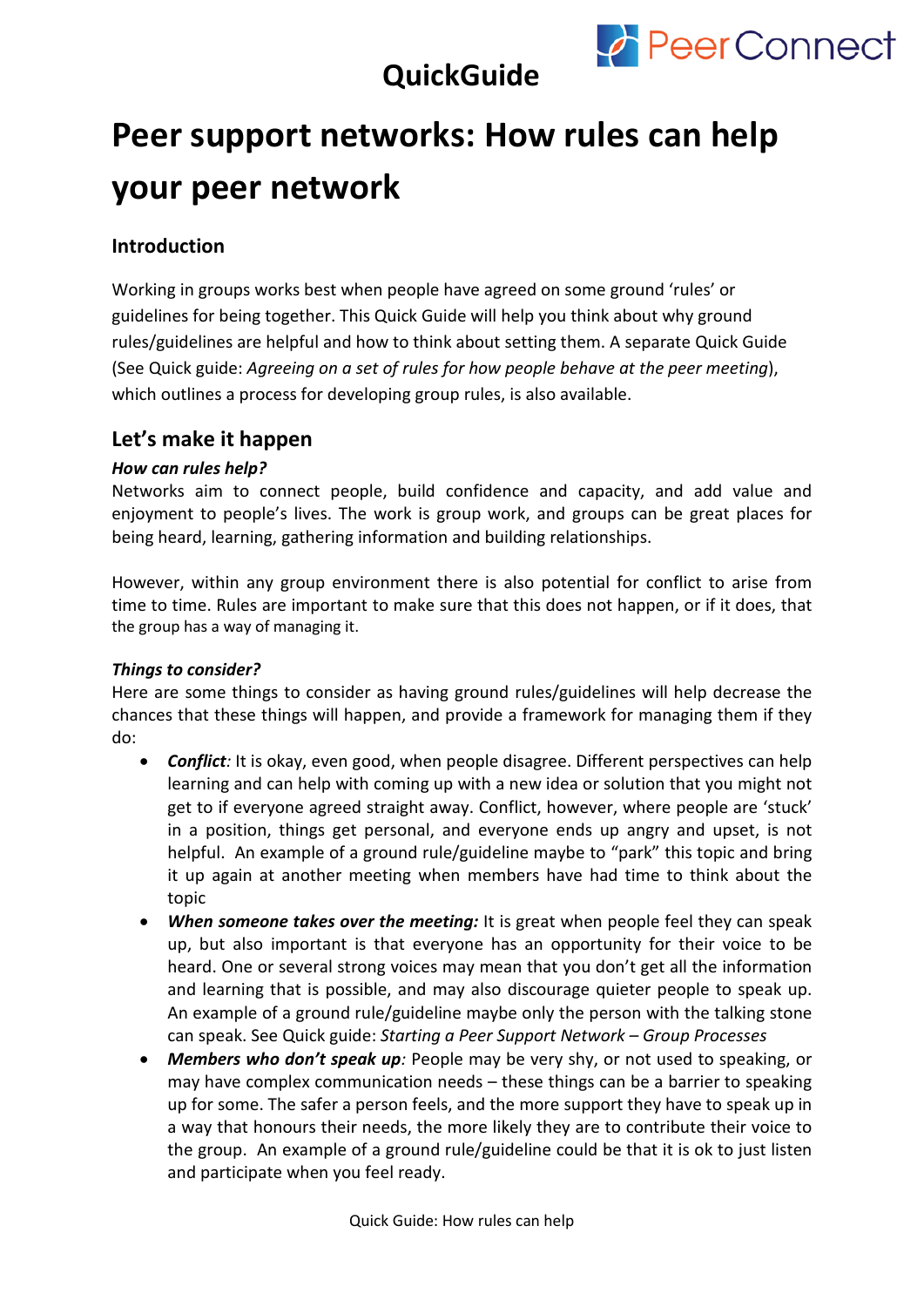# **QuickGuide**



• *Members not honouring their commitments:* if people say they are going to do something and don't, the group loses trust, and other group members have to pick up the load. Having a rule that addresses this will be very helpful to a group running well. An example of a ground rule/guideline could be that if you are finding it hard to do something from the meeting that you said you would do, ask for help from another member.

#### *How does a group set rules?*

The very best way to establish ground rules/guidelines for a group is for the group to develop the ground rules/guidelines together. People will be much more likely to accept and follow ground rules/guidelines when they have had a hand in creating them, know what they are, and have agreed to them.

A separate fact sheet (See Quick Guide: Agreeing on a set of rules for how people behave at the peer meeting is available which outlines a process for developing group rules.) However, there are some principles to keep in mind when thinking about setting and keeping a group to its rules:

- Inclusion make sure everyone is included in the process of setting ground rules/guidelines, and that they are inclusive of everyone
- Respect underlying all of the ground rules/guidelines set by a group should be the principle of mutual respect – respect for each other's rights, value, contributions and capacity to grow and learn
- Compassion understanding that everyone has a unique set of life circumstances, potential and barriers. It is good to design ground rules/guidelines that honour this and ensure people feel cared for and treated well.
- Reminder- you include the rules as an item on each meeting's agenda so that members can be reminded of them and new members can be made aware of them.

Pay attention to these things as designing a good process for developing group ground rules/guidelines helps members remember and enact them, and your network will be a group everyone enjoys coming to, which delivers real value for its members.

#### **Where you can find more information**

See Quick Guide: Agreeing on a set of rules for how people behave at the peer meeting

Useful web links: This article on setting group rules provides some good food for thought: [http://pages.jh.edu/~virtlab/misc/Group\\_Rules.htm](http://pages.jh.edu/%7Evirtlab/misc/Group_Rules.htm)

The Centre of Excellence for Peer Support (mental health) has some great resources for peer support networks:

[http://www.peersupportvic.org/index.php/2014-12-15-22-42-49/2014-12-16-02-22-](http://www.peersupportvic.org/index.php/2014-12-15-22-42-49/2014-12-16-02-22-27/Resources/) [27/Resources/](http://www.peersupportvic.org/index.php/2014-12-15-22-42-49/2014-12-16-02-22-27/Resources/)